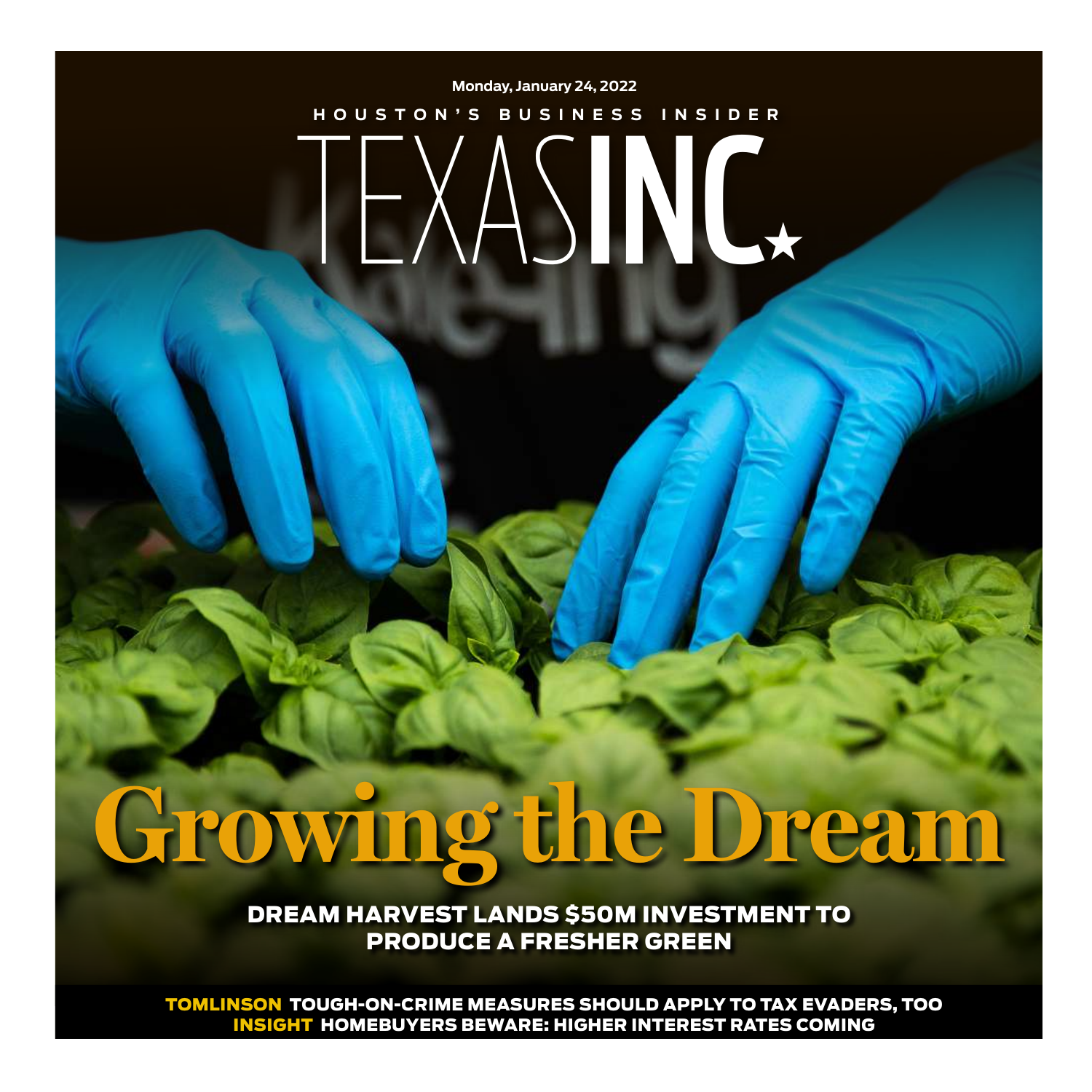#### TEXASINC.

#### *SPOTLIGHT*

### VERTICAL LEAP

\$50M investment offers new leaf on life for Houston vertical farming company



Marie D. De Jesús / Staff photographer **Zain Shauk is CEO 0f Dream Harvesy, a hydroponic, vertical farm based in Houston.** leafy greens are grown outdoors. As the planet warms, Shauk said, traditional farming will be increasingly challenged by drought and extreme weather.

"If you look at climate change and its effects on water in California," he said, "it's getting really serious."

#### **Career change**

Shauk moved to Houston a decade ago for a reporting job at the Houston Chronicle. He covered community news, school boards, City Council, crime, courts, and energy before moving on to Bloomberg News. His stint at a newspaper – where headline

#### *"Food security impacts every corner of the world."*

*David Cohen, CEO of Fluence by OSRAM*

writers can be fond of puns – may explain some of the labels on his products: "Kale-ing Me Softly," "You Butter Beleaf It," "Discovery Greens," and "Lettuce Remain Calm."

Reporting, he says, helped him develop the skills to research the market, the technology and the financing needed for his business. That included cold calling grocery stores, the way he once dialed up potential news sources, working his way to the decisionmakers who might be interested in his produce.

"When you're a business reporter, you learn a lot about business," he said. "It was kind of like getting an MBA and not paying for it. You see all these case studies on the things companies did wrong and the things they did right."

The idea for Dream Harvest was born during a 2014 trip to Las Vegas, where Shauk and his *Dream Harvest continues on B9*

**By Al Lewis** CORRESPONDENT

n entrepreneur's<br>dream often begin<br>with a problem. F<br>Zain Shauk, it was<br>shauk grew up in Santa Mondream often begins with a problem. For Zain Shauk, it was wilted lettuce. ica, Calif., where the greens were always greener. When he moved to Houston in 2010, he found the packaged, pre-washed produce lacking. "I'd get home and I'd open the container and it was already steamy and slimy, and I'd say, 'What gives?'"

This simple question led him on journey that wound through Las Vegas, a Britney Spears concert, and eventually a garage in suburban Houston. The answer to the problem of steamy, slimy greens, he realized, was straightforward: to deliver fresher produce, it had to be grown closer to the customers.

That simple solution inspired the launch of Dream Harvest, a company that uses hydroponics and a technique known as vertical farming to grow lettuce, kale, herbs and baby greens inside a low-slung industrial building in southwest Houston. Today, Dream Harvest, founded in 2015, delivers fresh produce to 46 Whole Foods locations in Texas, Oklahoma, Louisiana and Arkansas, as well as Sweetgreen stores across Texas.

More growth is on the way. The company recently raised a \$50 million investment from the private equity firm Orion Energy Partners, which has offices in New York and Houston. The capital will fund a new,100,000 square foot growing facility in Southwest Houston and create 40 new jobs, more than doubling the workforce of 26.

The expansion is expected to be completed in about a year, and Shauk sees an open field to expand further. The company's primary competition comes from far-flung states, where nearly all